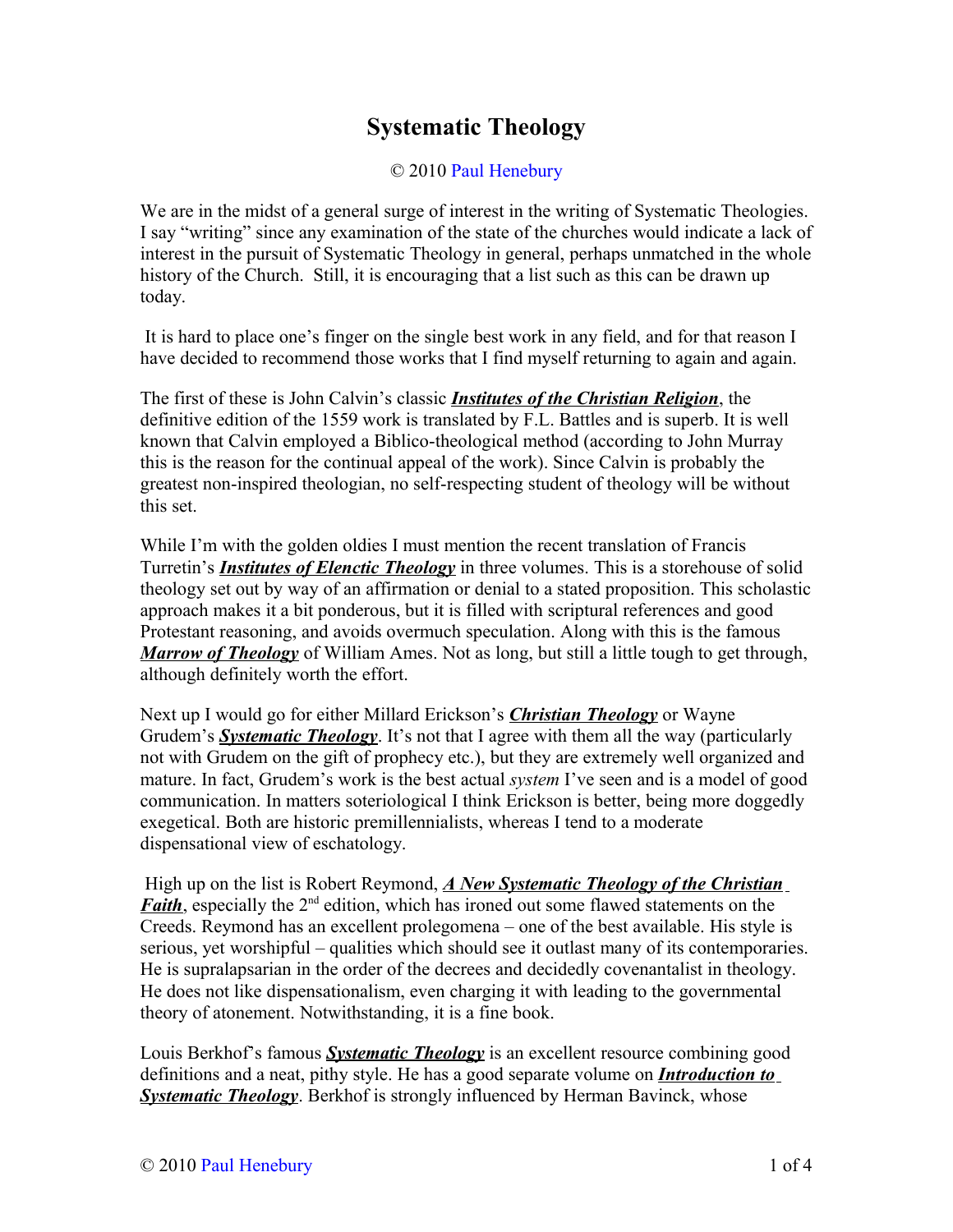magisterial four volume *Reformed Dogmatics* is finally in English translation. Bavinck's work is quite outstanding (though suffering from a too ready acceptance of evolutionary dating, an ague carried over into most theologies of the  $19<sup>th</sup>$  and early  $20<sup>th</sup>$  centuries). But be warned, it is not for the faint of heart. It demands much from the reader.

In the same broad category is the three volume *Systematic Theology* of Charles Hodge and the newly re-edited *Dogmatic Theology* of W.G.T. Shedd. Both have much to contribute, though Hodge is more precise, while Shedd is more speculative and discursive, a trait I actually like so long as it is within the limits of the Scripture. This pays off in his discussions of the Trinity and origin of the soul. A.A. Hodge's *Outline of Theology* is very good on definitions and should be picked up if possible. One might add to this the very respectable work *Lectures in Systematic Theology* of Robert L. Dabney, though I think it is less easy to use.

Another work I like is *Integrative Theology* by Gordon Lewis and Bruce Demarest. It is comprehensive and well organized (though I personally don't care for its verificational approach). This is a good student's resource, but is too convoluted to be a first choice as a textbook. On eschatology the authors differ among themselves. Lewis is dispensational, while Demarest is historic premil.

A fine treatment reflecting the old Westminster of Murray and Van Til is the two volume *Systematic Theology* by Morton H. Smith (not to be mistaken for another Morton Smith who is liberal). Not to be missed is his study of the aspects of man. Another good work is *A Systematic Theology of the Christian Religion* by J. Oliver Buswell. Buswell is his own man and sometimes takes unusual positions (e.g. mid-trib rapture). His empiricsm sometimes gets in the way of his formulations (e.g. Scripture). There is an unusual mix of Reformed covenantalism with dispensational premillennialism.

A book I really like is W.H. Griffith-Thomas's *Principles of Theology*, which is basically his commentary on the Church of England's Thirty-Nine Articles. The work is moderately Calvinistic and moderately dispensational. It also contains a lot of good historical theology. Also dispensational are Lewis Sperry Chafer's eight volume *Systematic Theology*. Some dispensationalists regard this book with an enthusiasm which borders on veneration. It is very good in some areas (e.g. the atonement; the Holy Spirit), and rather light in others (e.g. Prolegomena; Theology Proper). As a study in eschatology it is quite important, although he falls into the error of teaching two New Covenants. Charles Ryrie's *Basic Theology* is a good introductory text, which is helped by the author's trademark felicity in clear expression. A little more advanced is Henry Thiessen, *Introduction to Systematic Theology.* Again, it is dispensational, with an Arminian slant (although the Arminianism has been toned down in the second edition revised by Vernon Doerksen). Thiessen follows Strong (see below) in many places, and (unwittingly) sounds kenotic in his description of Christ's dual natures. Far better from an Arminian point of view is the set by Thomas Oden, who mines the early fathers to great profit (and Richard Baxter), even if his views are a bit too anthropocentric. It is delightfully written and should not be snubbed.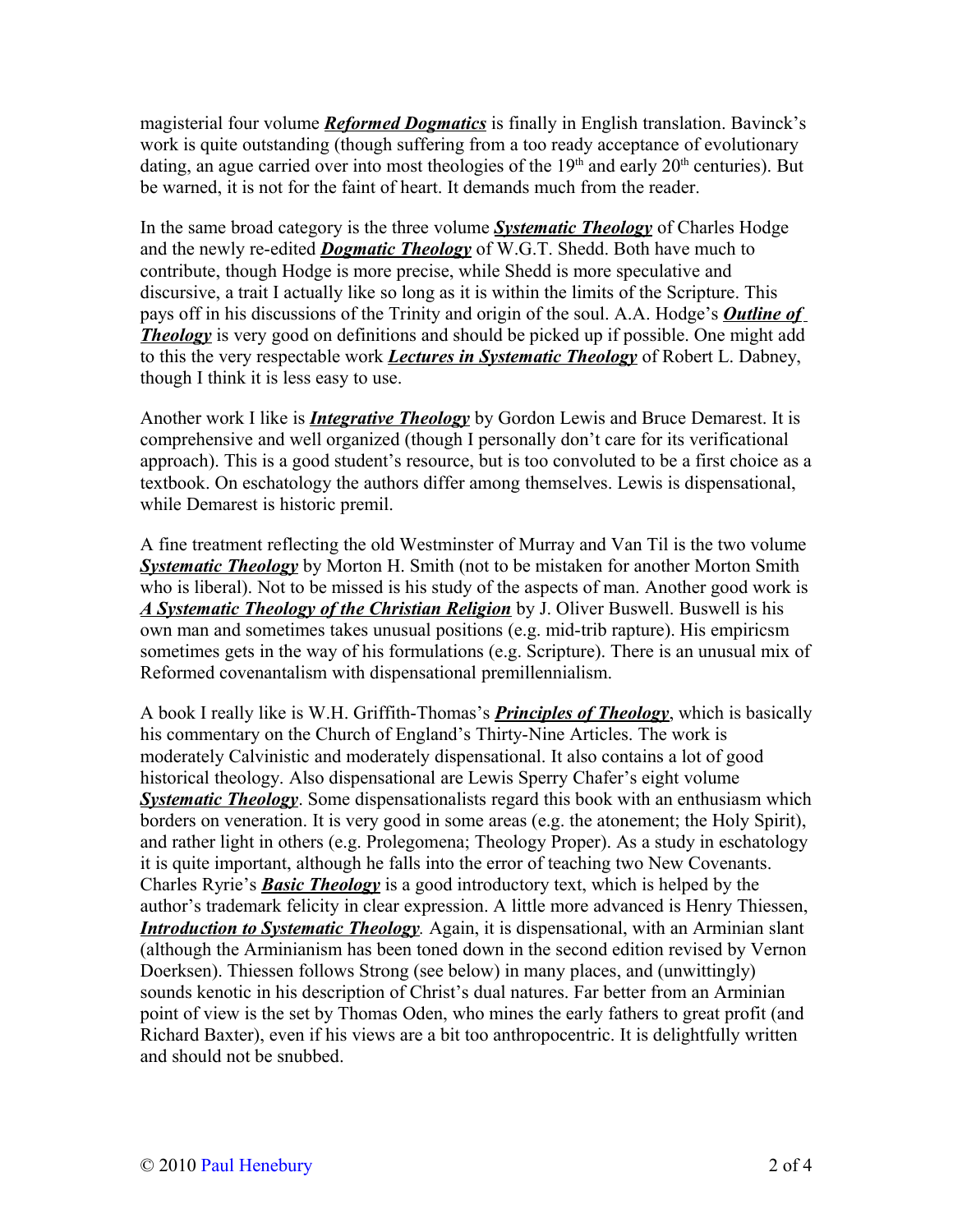The best introductory systematics is unquestionably that of John M. Frame, *Salvation Belongs to the Lord*. Even when I can't agree with his Reformed Presbyterianism I find myself greatly valuing his opinions. For what it's worth I think Frame is the best theologian writing today.

## **Some Other Systematic Theologies:**

There are a number of other theologies that I would be a little more wary of, although this is not to say they aren't without value. The most comprehensive of these is Donald G. Bloesch's seven-volume "*Christian Foundations*" series. There are quite a few issues with Bloesch's fideistic approach. He denies propositional revelation and inerrancy, is rather fuzzy on election, and his eschatology is uncertain to say the least. He is clearly influenced by proto-Barthian scholar P.T. Forsyth, and his writings evidence a similar pietistic strain. Also by Bloesch is his earlier *Essentials of Evangelical Theology* in two volumes. Alister McGrath's *Christian Theology* is now in its third edition. The Oxford scholar is excellent on historical matters and good at presenting most doctrines. He doffs his cap a bit to the new perspective on justification and is a theistic evolutionist.

"What about A.H. Strong?", the American Baptists say. Well, I am one of those (like J. Murray and B.B. Warfield) who believes that he is more trouble than he is worth. He rejects inerrancy, accepts both evolutionary dogma and historical criticism, and, furthermore, lurches toward pantheism in his so-called ethical monism. Evangelicals should fish in better waters!

On the contemporary left of evangelicalism is Stanley Grenz's *Theology for the Community of God* which has been used widely. It is strong on historical matters (usually), but includes the author's lack of enthusiasm for propositionalism and a fondness for coherentism as an epistemological base. This impacts his exegesis in crucial areas.

## **Individual Theological Topics:**

A number of well known theologians have not published full Systematic Theologies, but it would be a huge *faux*-*pas* to overlook them. Among these are the premier Reformed theologians B.B. Warfield and John Murray. Warfield's works have been reprinted in 10 volumes and show him to be an extremely erudite historical theologian as well as an outstanding exegetical theologian. Indeed, he is something of an exemplar in both fields.

Murray (4 vols) is in the same vein, though no duplicate of Warfield. His essays often go to the center of an issue quickly and work it out with exegetical precision, and are less encumbered by the rampant inductivism of the  $19<sup>th</sup>$  century writers. Depth and clarity characterize his work.

At the same level, and influenced greatly by Murray (and Van Til), is John Frame. His "*Theology of Lordship*" series (4-5 volumes projected) promises to be something of a milestone. Already *The Doctrine of the Knowledge of God* and *The Doctrine of God* have set new standards in recent evangelical theological writing.